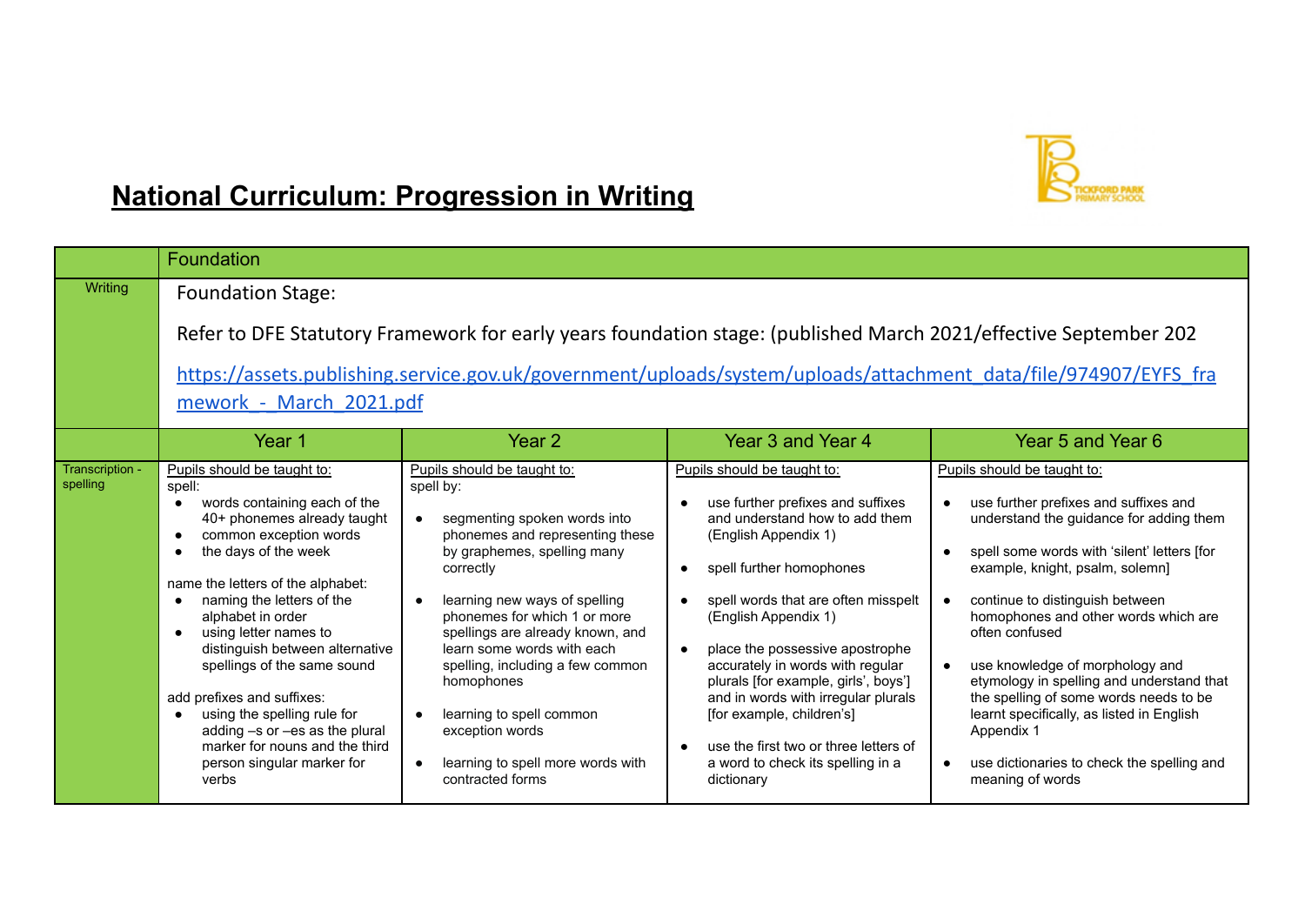|                                | using the prefix un- using<br>$-$ ing, $-$ ed, $-$ er and $-$ est where<br>no change is needed in the<br>spelling of root words [for<br>example, helping, helped,<br>helper, eating, quicker,<br>quickest]<br>apply simple spelling rules and<br>guidance, as listed in English<br>Appendix 1<br>write from memory simple<br>sentences dictated by the teacher<br>that include words using the GPCs<br>and common exception words<br>taught so far. | learning the possessive<br>apostrophe (singular) [for<br>example, the girl's book]<br>distinguishing between<br>$\bullet$<br>homophones and<br>near-homophones<br>add suffixes to spell longer words<br>including -ment, -ness, -ful,<br>$-$ less, $-$ ly<br>apply spelling rules and guidance,<br>as listed in <b>English appendix 1</b><br>write from memory simple<br>$\bullet$<br>sentences dictated by the teacher<br>that include words using the<br>GPCs, common exception words<br>and punctuation taught so far | write from memory simple<br>sentences, dictated by the<br>teacher, that include words and<br>punctuation taught so far                                                                                                                                                                                                                                                                                                                                                                                                   | use the first three or four letters of a word<br>to check spelling, meaning or both of these<br>in a dictionary<br>use a thesaurus.<br>$\bullet$                                                                                                                                                                |
|--------------------------------|-----------------------------------------------------------------------------------------------------------------------------------------------------------------------------------------------------------------------------------------------------------------------------------------------------------------------------------------------------------------------------------------------------------------------------------------------------|--------------------------------------------------------------------------------------------------------------------------------------------------------------------------------------------------------------------------------------------------------------------------------------------------------------------------------------------------------------------------------------------------------------------------------------------------------------------------------------------------------------------------|--------------------------------------------------------------------------------------------------------------------------------------------------------------------------------------------------------------------------------------------------------------------------------------------------------------------------------------------------------------------------------------------------------------------------------------------------------------------------------------------------------------------------|-----------------------------------------------------------------------------------------------------------------------------------------------------------------------------------------------------------------------------------------------------------------------------------------------------------------|
| Transcription -<br>handwriting | Pupils should be taught to:<br>sit correctly at a table, holding<br>a pencil comfortably and<br>correctly<br>begin to form lower-case<br>letters in the correct direction,<br>starting and finishing in the<br>right place<br>form capital letters<br>٠<br>form digits 0-9<br>٠<br>understand which letters<br>belong to which handwriting<br>'families' (i.e. letters that are<br>formed in similar ways) and to<br>practise these.                | Pupils should be taught to:<br>form lower-case letters of the<br>correct size relative to one<br>another<br>start using some of the diagonal<br>and horizontal strokes needed to<br>join letters and understand which<br>letters, when adjacent to one<br>another, are best left unjoined<br>write capital letters and digits of<br>the correct size, orientation and<br>relationship to one another and to<br>lower case letters<br>use spacing between words that<br>$\bullet$<br>reflects the size of the letters.    | Pupils should be taught to:<br>use the diagonal and horizontal<br>strokes that are needed to join<br>letters and understand which<br>letters, when adjacent to one<br>another, are best left unjoined<br>increase the legibility, consistency<br>$\bullet$<br>and quality of their handwriting<br>[for example, by ensuring that the<br>downstrokes of letters are parallel<br>and equidistant; that lines of<br>writing are spaced sufficiently so<br>that the ascenders and<br>descenders of letters do not<br>touch]. | Pupils should be taught to:<br>write legibly, fluently and with increasing<br>$\bullet$<br>speed by:<br>choosing which shape of a letter to use<br>$\bullet$<br>when given choices and deciding whether<br>or not to join specific letters<br>choosing the writing implement that is best<br>suited for a task. |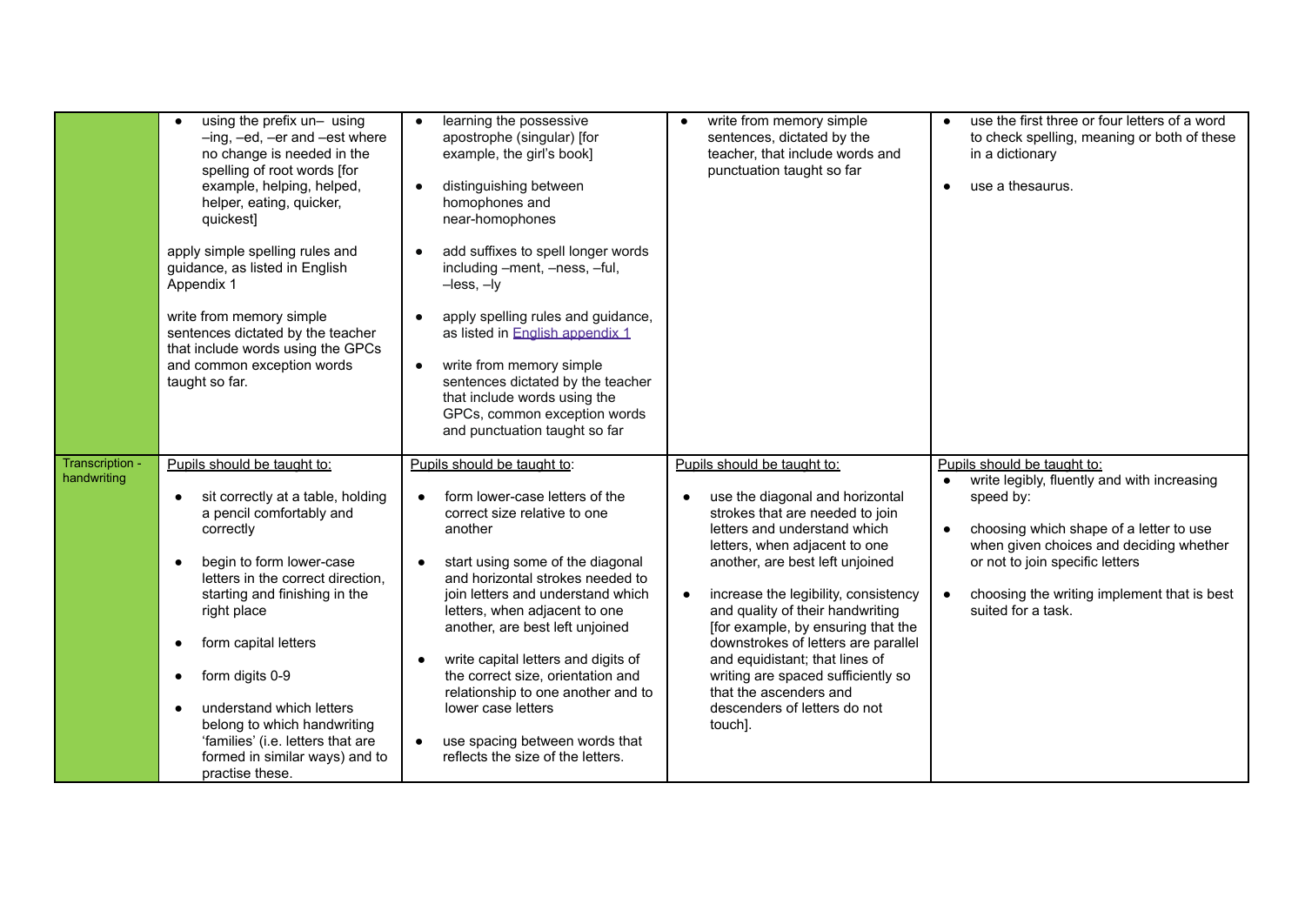| Composition | Pupils should be taught to:                                                                                                           | Pupils should be taught to:                                                                                                                                                   | Pupils should be taught to:                                                                                                                                                               | Pupils should be taught to:                                                                                                                                                             |
|-------------|---------------------------------------------------------------------------------------------------------------------------------------|-------------------------------------------------------------------------------------------------------------------------------------------------------------------------------|-------------------------------------------------------------------------------------------------------------------------------------------------------------------------------------------|-----------------------------------------------------------------------------------------------------------------------------------------------------------------------------------------|
|             | write sentences by:<br>saying out loud what they are<br>$\bullet$<br>going to write about<br>composing a sentence orally<br>$\bullet$ | develop positive attitudes towards and<br>stamina for writing by:<br>writing narratives about personal<br>experiences and those of others<br>(real and fictional)             | plan their writing by:<br>discussing writing similar to that<br>which they are planning to write in<br>order to understand and learn<br>from its structure, vocabulary and<br>grammar     | plan their writing by:<br>identifying the audience for and purpose of<br>the writing, selecting the appropriate form<br>and using other similar writing as models<br>for their own      |
|             | before writing it<br>sequencing sentences to form<br>$\bullet$<br>short narratives                                                    | writing about real events writing<br>poetry<br>writing for different purposes<br>$\bullet$                                                                                    | discussing and recording ideas<br>draft and write by:                                                                                                                                     | noting and developing initial ideas, drawing<br>on reading and research where necessary<br>in writing narratives, considering how                                                       |
|             | re-reading what they have<br>$\bullet$<br>written to check that it makes<br>sense                                                     | consider what they are going to write<br>before beginning by:                                                                                                                 | composing and rehearsing<br>sentences orally (including<br>dialogue), progressively building a<br>varied and rich vocabulary and an                                                       | authors have developed characters and<br>settings in what pupils have read, listened<br>to or seen performed                                                                            |
|             | discuss what they have written<br>$\bullet$<br>with the teacher or other pupils<br>read aloud their writing clearly                   | planning or saying out loud what<br>they are going to write about<br>writing down ideas and/or<br>$\bullet$<br>keywords, including new                                        | increasing range of sentence<br>structures (English Appendix 2)<br>organising paragraphs around a<br>theme                                                                                | draft and write by:<br>selecting appropriate grammar and<br>vocabulary, understanding how such<br>choices can change and enhance meaning                                                |
|             | $\bullet$<br>enough to be heard by their<br>peers and the teacher.                                                                    | vocabulary<br>encapsulating what they want to<br>say, sentence by sentence                                                                                                    | in narratives, creating settings,<br>characters and plot                                                                                                                                  | in narratives, describing settings,<br>characters and atmosphere and integrating<br>dialogue to convey character and advance<br>the action                                              |
|             |                                                                                                                                       | make simple additions, revisions and<br>corrections to their own writing by:<br>evaluating their writing with the                                                             | in non-narrative material, using<br>simple organisational devices [for<br>example, headings and<br>subheadings                                                                            | précising longer passages<br>$\bullet$                                                                                                                                                  |
|             |                                                                                                                                       | teacher and other pupils                                                                                                                                                      | evaluate and edit by:                                                                                                                                                                     | using a wide range of devices to build<br>cohesion within and across paragraphs                                                                                                         |
|             |                                                                                                                                       | re-reading to check that their<br>writing makes sense and that<br>verbs to indicate time are used<br>correctly and consistently,<br>including verbs in the continuous<br>form | assessing the effectiveness of<br>their own and others' writing and<br>suggesting improvements<br>proposing changes to grammar<br>and vocabulary to improve<br>consistency, including the | using further organisational and<br>presentational devices to structure text and<br>to guide the reader [for example, headings,<br>bullet points, underlining]<br>evaluate and edit by: |
|             |                                                                                                                                       | proof-reading to check for errors<br>in spelling, grammar and                                                                                                                 | accurate use of pronouns in<br>sentences                                                                                                                                                  | assessing the effectiveness of their own<br>and others' writing                                                                                                                         |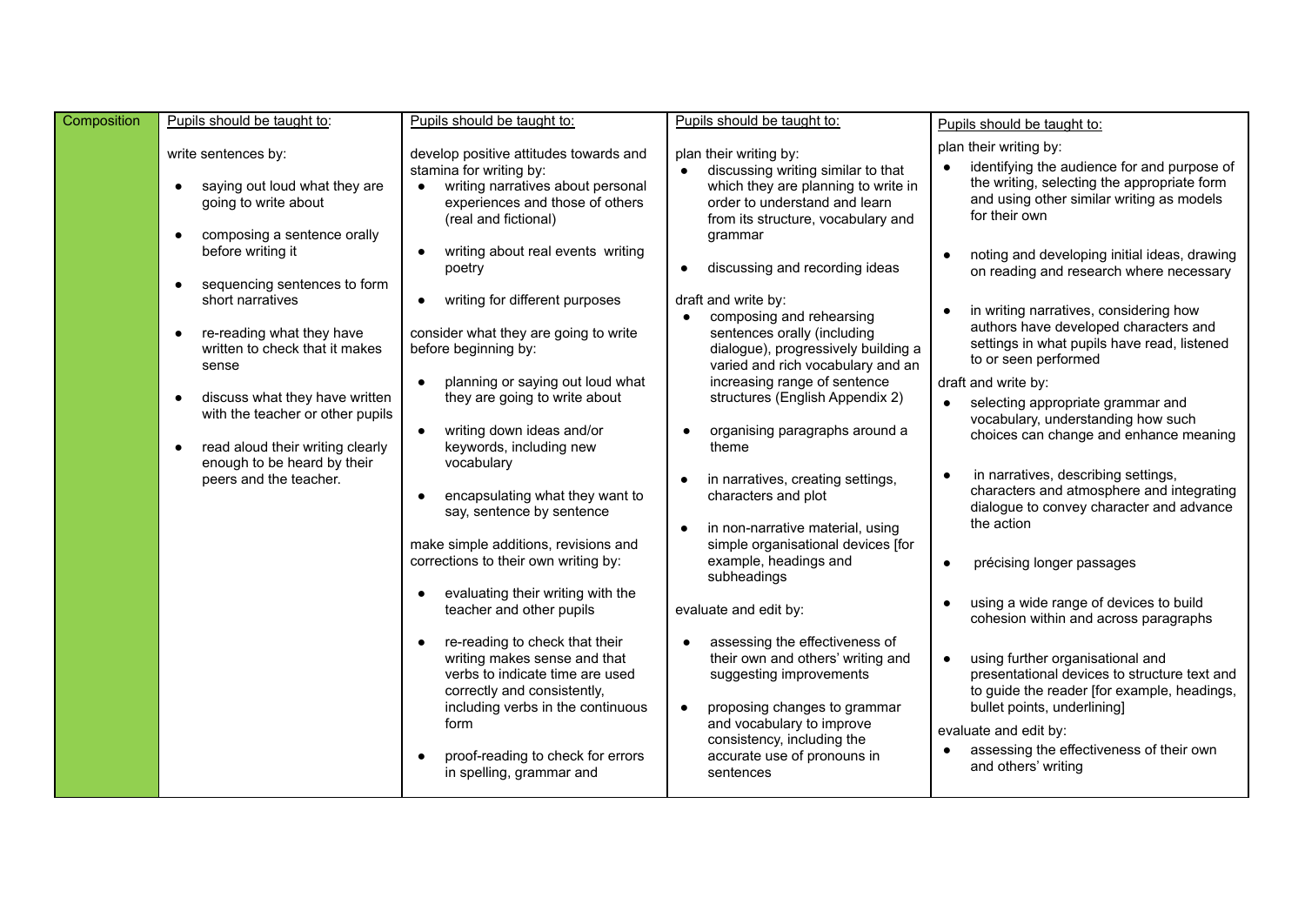|                                                             |                                                                                                                                                                                                                                                                                                                                                                                                                                                                                                                                                                               | punctuation [for example, ends of<br>sentences punctuated correctly]<br>read aloud what they have written<br>with appropriate intonation to<br>make the meaning clear.                                                                                                                                                                                                                                                                                                                                                                                                                              | proof-read for spelling and punctuation<br>errors<br>read aloud their own writing, to a group<br>or the whole class, using appropriate<br>intonation and controlling the tone and<br>volume so that the meaning is clear.                                                                                                                                                                                                                                                                                                                                                                                                 | proposing changes to vocabulary, grammar<br>and punctuation to enhance effects and<br>clarify meaning<br>ensuring the consistent and correct use of<br>tense throughout a piece of writing<br>ensuring correct subject and verb<br>$\bullet$<br>agreement when using singular and plural,<br>distinguishing between the language of<br>speech and writing and choosing the<br>appropriate register<br>proof-read for spelling and punctuation errors<br>perform their own compositions, using<br>appropriate intonation, volume, and movement<br>so that meaning is clear.                                                                                                                                                          |
|-------------------------------------------------------------|-------------------------------------------------------------------------------------------------------------------------------------------------------------------------------------------------------------------------------------------------------------------------------------------------------------------------------------------------------------------------------------------------------------------------------------------------------------------------------------------------------------------------------------------------------------------------------|-----------------------------------------------------------------------------------------------------------------------------------------------------------------------------------------------------------------------------------------------------------------------------------------------------------------------------------------------------------------------------------------------------------------------------------------------------------------------------------------------------------------------------------------------------------------------------------------------------|---------------------------------------------------------------------------------------------------------------------------------------------------------------------------------------------------------------------------------------------------------------------------------------------------------------------------------------------------------------------------------------------------------------------------------------------------------------------------------------------------------------------------------------------------------------------------------------------------------------------------|-------------------------------------------------------------------------------------------------------------------------------------------------------------------------------------------------------------------------------------------------------------------------------------------------------------------------------------------------------------------------------------------------------------------------------------------------------------------------------------------------------------------------------------------------------------------------------------------------------------------------------------------------------------------------------------------------------------------------------------|
| Writing $-$<br>vocabulary,<br>grammar<br>and<br>punctuation | Pupils should be taught to:<br>develop their understanding of the<br>concepts set out in English<br>Appendix 2 by:<br>leaving spaces between words<br>$\bullet$<br>joining words and joining<br>$\bullet$<br>clauses using 'and'<br>beginning to punctuate<br>$\bullet$<br>sentences using a capital letter<br>and a full stop, question mark<br>or exclamation mark<br>using a capital letter for names<br>$\bullet$<br>of people, places, the days of<br>the week, and the personal<br>pronoun 'l'<br>learning the grammar for year<br>$\bullet$<br>1 in English Appendix 2 | Pupils should be taught to:<br>develop their understanding of the<br>concepts set out in English Appendix 2<br>by:<br>learning how to use both familiar<br>and new punctuation correctly<br>(see English Appendix 2),<br>including full stops, capital letters,<br>exclamation marks, question<br>marks, commas for lists and<br>apostrophes for contracted forms<br>and the possessive (singular)<br>learn how to use:<br>sentences with different forms:<br>statement, question, exclamation,<br>command<br>expanded noun phrases to<br>describe and specify [for example,<br>the blue butterfly] | Pupils should be taught to:<br>develop their understanding of the<br>concepts set out in English Appendix 2<br>by:<br>extending the range of sentences<br>$\bullet$<br>with more than one clause by<br>using a wider range of<br>conjunctions, including when, if,<br>because, although<br>using the present perfect form of<br>$\bullet$<br>verbs in contrast to the past tense<br>choosing nouns or pronouns<br>$\bullet$<br>appropriately for clarity and<br>cohesion and to avoid repetition<br>using conjunctions, adverbs and<br>$\bullet$<br>prepositions to express time and<br>cause<br>using fronted adverbials | Pupils should be taught to:<br>develop their understanding of the concepts set<br>out in English Appendix 2 by:<br>recognising vocabulary and structures that<br>are appropriate for formal speech and<br>writing, including subjunctive forms<br>using passive verbs to affect the<br>$\bullet$<br>presentation of information in a sentence<br>using the perfect form of verbs to mark<br>relationships of time and cause<br>using expanded noun phrases to convey<br>complicated information concisely<br>using modal verbs or adverbs to indicate<br>degrees of possibility<br>using relative clauses beginning with who,<br>$\bullet$<br>which, where, when, whose, that or with an<br>implied (i.e. omitted) relative pronoun |